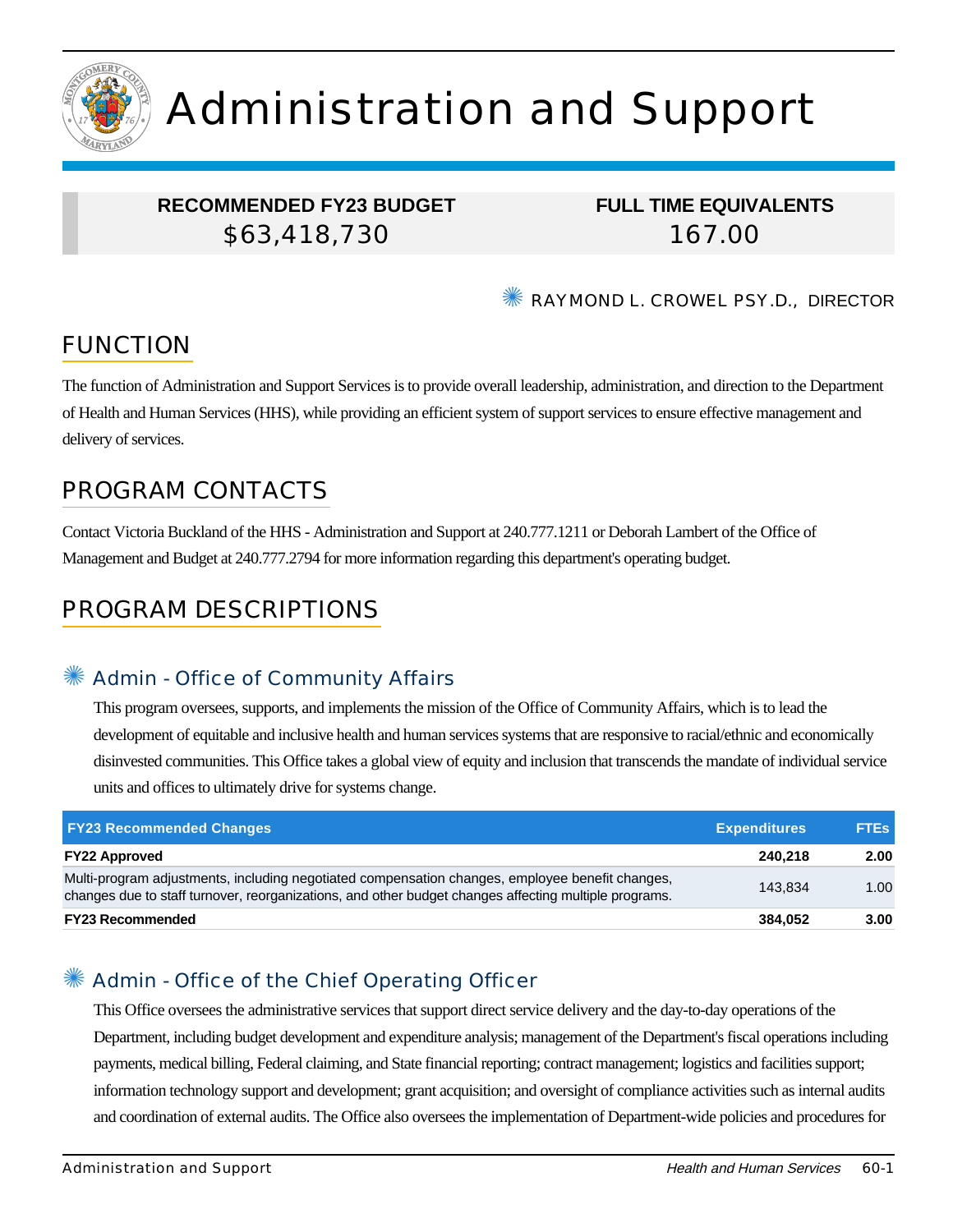administrative functions and coordinates and facilitates service delivery practices to promote consistency across programs and to further the goal of integrated practice across the Department.

| <b>FY23 Recommended Changes</b>                                                                                                                                                                              | <b>Expenditures</b> | <b>FTEs</b> |
|--------------------------------------------------------------------------------------------------------------------------------------------------------------------------------------------------------------|---------------------|-------------|
| <b>FY22 Approved</b>                                                                                                                                                                                         | 24,259,046          | 91.00       |
| Enhance: Upgrade Existing Enterprise Integrated Case Management System That is Past End-of<br>Support                                                                                                        | 1,200,000           | 0.00        |
| Enhance: Consolidate Existing IT Infrastructure That is Approaching End-of-Support into a Hyper-<br>Converged Infrastructure System That Will Provide More Efficient and Cost Effective System<br>Management | 700,000             | 0.00        |
| Enhance: Additional Staff on the Contract Team and Human Resources Team in the Office of the Chief<br>Operating Officer Due to Increased Workload                                                            | 246.521             | 3.00        |
| Increase Cost: Fund Contract for More Accurate Cost Allocation Plan and Random Moment Time<br><b>Studies</b>                                                                                                 | 152,000             | 0.00        |
| Enhance: CivicGov Online Application for License and Regulatory Services                                                                                                                                     | 125,000             | 0.00        |
| Enhance: Crisis Center Phone Upgrade Necessary to Effectively Perform its Mission                                                                                                                            | 50,000              | 0.00        |
| Multi-program adjustments, including negotiated compensation changes, employee benefit changes,<br>changes due to staff turnover, reorganizations, and other budget changes affecting multiple programs.     | 1,890,568           | (2.00)      |
| <b>FY23 Recommended</b>                                                                                                                                                                                      | 28,623,135          | 92.00       |

#### ✺ Admin - Office of the Director

The Director's Office provides comprehensive leadership and direction for the Department, including budget and policy development and implementation, planning and accountability, service integration, customer service, the formation and maintenance of partnerships with non-governmental service providers, and human resource management. Further, the Office of the Director facilitates relationships and communications with external partners, provides overall guidance and leadership for health and social service initiatives, and ensures compliance with relevant laws and regulations including the Americans with Disabilities Act (ADA) and the Health Insurance Portability and Accountability Act (HIPAA).

| <b>FY23 Recommended Changes</b>                                                                                                                                                                          | <b>Expenditures</b> | <b>FTEs</b> |
|----------------------------------------------------------------------------------------------------------------------------------------------------------------------------------------------------------|---------------------|-------------|
| <b>FY22 Approved</b>                                                                                                                                                                                     | 10,491,548          | 25.00       |
| Enhance: Funding to Support Services Provided by the Service Consolidation Hubs                                                                                                                          | 2,601,600           | 0.00        |
| Enhance: Communications and Public Engagement Team to Enhance Timely Communication With<br>the Public Regarding Services                                                                                 | 91.599              | 1.00        |
| Decrease Cost: Service Consolidation Hubs ARPA Funding Decreases From FY22 Appropriation by<br>\$600,000 (Providing \$3,000,000 in ARPA Funding in FY23)                                                 | (600,000)           | 0.00        |
| Multi-program adjustments, including negotiated compensation changes, employee benefit changes,<br>changes due to staff turnover, reorganizations, and other budget changes affecting multiple programs. | (1,730,366)         | 1.00        |
| <b>FY23 Recommended</b>                                                                                                                                                                                  | 10,854,381          | 27.00       |

## ✺ Community Action Agency

The mission of the Community Action Agency (CAA) is to advance social and economic mobility among communities and neighbors through services, partnerships, and advocacy using an equity lens. Responsibilities include administration of Federal and State Head Start and Community Services Block Grant (CSBG) funding. In addition to Head Start, programs include the Takoma-East Silver Spring (TESS) Community Action Center, Volunteer Income Tax Assistance (VITA), the Community Action Board, and its Community Advocacy Institute. CAA staff and volunteers join with 30+ partners to deliver critical services that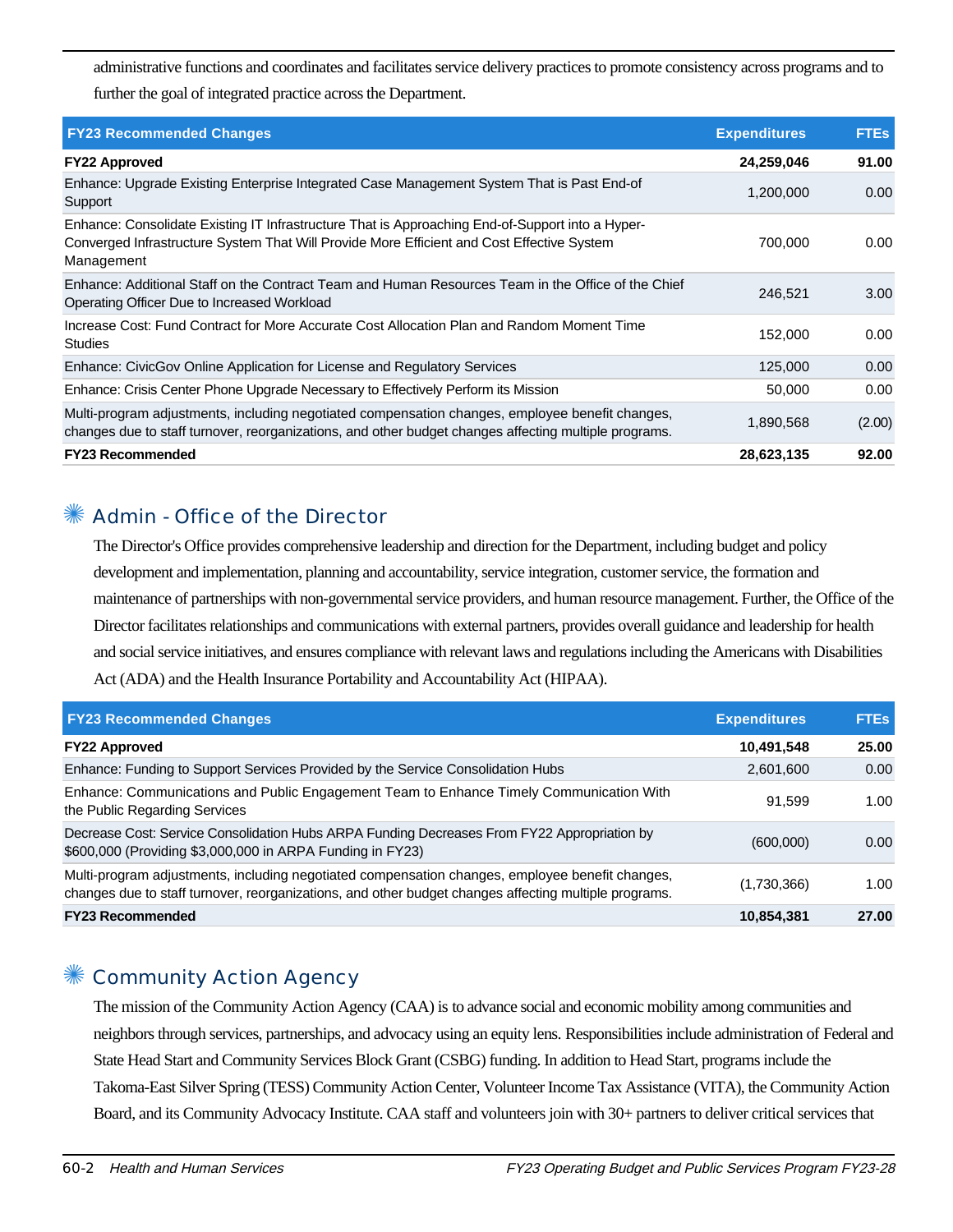strengthen the social and economic assets of low-income communities.

| <b>Program Performance Measures</b>                                                               |       | <b>FY20 FY21</b> | Actual Actual Estimated Target Target | <b>FY22 FY23 FY24</b> |  |
|---------------------------------------------------------------------------------------------------|-------|------------------|---------------------------------------|-----------------------|--|
| The number of residents who receive free tax preparation services through the CAA VITA<br>program | 1.746 | 1.025            |                                       | 1,400 1,800 2,200     |  |

**1** The number of residents served annually by VITA is highly dependent upon the number and expertise of volunteers recruited and trained, funding of VITA staff, as well as the size and number of partnership sites when delivering in-person services. Due to Covid, a virtual model (Zoom-based) was initiated in FY21. FY22 assumes a hybrid model with limited in-person services, and a reduction of volunteers, including many seniors who previously volunteered due to their health and Covid concerns, and a reduction of student volunteers. Projections assume level staffing, and increasing volunteer levels in FY23 and FY24, as Covid health impacts hopefully diminish.

| <b>FY23 Recommended Changes</b>                                                                                                                                                                          | <b>Expenditures</b> | <b>FTEs</b> |
|----------------------------------------------------------------------------------------------------------------------------------------------------------------------------------------------------------|---------------------|-------------|
| <b>FY22 Approved</b>                                                                                                                                                                                     | 4,634,764           | 12.00       |
| Multi-program adjustments, including negotiated compensation changes, employee benefit changes,<br>changes due to staff turnover, reorganizations, and other budget changes affecting multiple programs. | 877.221             | 2.20        |
| <b>FY23 Recommended</b>                                                                                                                                                                                  | 5,511,985           | 14.20       |

#### Equity and Language Access

This program leads an organizational change effort by engaging in systematic planning, implementation, and evaluation of activities that help the Department understand, define, and adopt equity as an operating value that guides how staff work with customers, colleagues, and the community to promote health, safety, and self-sufficiency. Limited English Proficiency (LEP) is a key barrier to equitable access to services. Providing language access is a Federal mandate. This program oversees the implementation of key components of the comprehensive Department-wide LEP Policy and Implementation Plan to fulfill an essential systemic strategy to create equitable access to services.

| <b>Program Performance Measures</b>                                                                                                       | <b>FY20</b> | <b>FY21</b>   | Actual Actual Estimated Target Target | <b>FY22 FY23</b>     | FY24 |
|-------------------------------------------------------------------------------------------------------------------------------------------|-------------|---------------|---------------------------------------|----------------------|------|
| Number of referrals made for Multilingual Health Navigation Line/Interpretation Services                                                  |             | 7,623 24,462  |                                       | 15,000 10,000 10,000 |      |
| Total number of interpretations provided over the phone by our phone interpretation<br>vendor to DHHS staff in order to serve LEP clients |             | 20.225 28.814 |                                       | 23,000 21,000 21,000 |      |
| Percent of clients satisfied with services for Multilingual Health Navigation<br>Line/interpretation services <sup>2</sup>                | 94%         | 98%           | 90%                                   | 90%                  | 90%  |
| Percent of clients able to access services upon referral                                                                                  | 83%         | 90%           | 84%                                   | 85%                  | 85%  |
| Percent of participants of Equity Workshop who will be able to apply behaviors learned <sup>3</sup>                                       | 96%         | 94%           | 92%                                   | 92%                  | 92%  |

**1** The considerable uptick in the number of referrals for multilingual/interpretation services is attributable to the following: 1) HHS moving much of its operation virtual, so instead of using in-person interpretation services which is not part of this count, has switched on phone interpretation services which represents this data. 2) Because of new COVID relief programs such as EARP and Rental Relief which created demands from the community.

**2** This data currently reflects the performance of one contract. Other contracts will be updated to include the capturing of this data. The measure will be updated accordingly.

**3** Represents participants who marked "agreed" or "strongly agreed" on this question

| <b>FY23 Recommended Changes</b>                                                                                                                                                                          | <b>Expenditures</b> | <b>FTEs</b> |
|----------------------------------------------------------------------------------------------------------------------------------------------------------------------------------------------------------|---------------------|-------------|
| <b>FY22 Approved</b>                                                                                                                                                                                     | 1.223.221           | 2.00        |
| Multi-program adjustments, including negotiated compensation changes, employee benefit changes,<br>changes due to staff turnover, reorganizations, and other budget changes affecting multiple programs. | (4, 120)            | 0.00        |
| <b>FY23 Recommended</b>                                                                                                                                                                                  | 1,219,101           | 2.00        |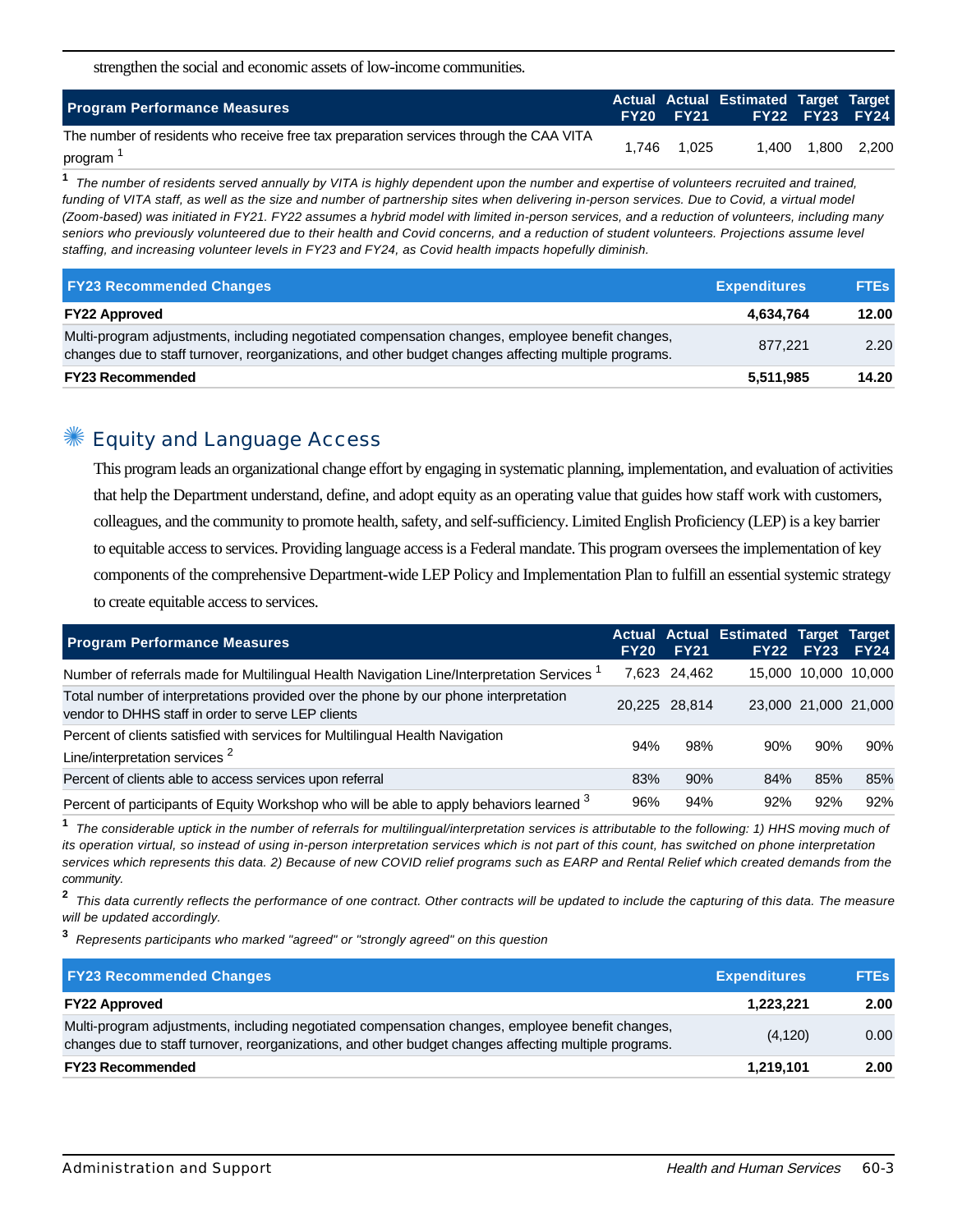#### **Head Start**

This program oversees the Federal Head Start funding that the County receives to provide a comprehensive child development program for income-eligible families with young children ages three through five. Montgomery County Public Schools serves as the Head Start delegate agency and the Department of Health and Human Services provides health services to eligible Head Start children through the School Health Service program.

| <b>Program Performance Measures</b>                                                           | <b>FY20</b> | <b>FY21</b> | Actual Actual Estimated Target Target | <b>FY22 FY23</b> | <b>FY24</b> |
|-----------------------------------------------------------------------------------------------|-------------|-------------|---------------------------------------|------------------|-------------|
| Number of children in full-day program                                                        | 540         | 540         | 560                                   | 578              | 598         |
| Percent of children in full-day program                                                       | 83%         | 83%         | 89%                                   | 92%              | 100%        |
| Percent of Head Start eligible children served by the Montgomery County Head Start<br>Program | 41%         | 41%         | 41%                                   | 50%              | 50%         |
| Percent of 3-year olds with demonstrated school readiness '                                   | 50%         | 71%         | 65%                                   | 70%              | 75%         |
| Percent of 4-year olds with demonstrated school readiness <sup>2</sup>                        | 42%         | 81%         | 75%                                   | 80%              | 85%         |

**1** The FY2021 program year began as a virtual learning platform. The child assessment- reduced from 16 early learning Skills, Knowledge and Behaviors (SKBs) indicators- was modified to focus on four indicators of learning under the math and language and literacy domains. Accordingly, the higher percentage is indicative of readiness in the four main areas.

**2** The FY2021 program year began as a virtual learning platform. The child assessment- reduced from 16 early learning Skills, Knowledge and Behaviors (SKBs) indicators- was modified to focus on four indicators of learning under the math and language and literacy domains. Accordingly, the higher percentage is indicative of readiness in the four main areas.

| <b>FY23 Recommended Changes</b>                                                                                                                                                                          | <b>Expenditures</b> | <b>FTEs</b> |  |
|----------------------------------------------------------------------------------------------------------------------------------------------------------------------------------------------------------|---------------------|-------------|--|
| <b>FY22 Approved</b>                                                                                                                                                                                     | 4.807.949           | 2.00        |  |
| Multi-program adjustments, including negotiated compensation changes, employee benefit changes,<br>changes due to staff turnover, reorganizations, and other budget changes affecting multiple programs. | (41,509)            | 0.80        |  |
| <b>FY23 Recommended</b>                                                                                                                                                                                  | 4,766,440           | 2.80        |  |

#### **Minority Programs**

The three minority programs - the African American Health Program (AAHP), the Latino Health Initiative (LHI), and the Asian American Health Initiative (AAHI) - support Department-wide efforts to eliminate health and other disparities and achieve equity while continuing their population-targeted programs and services. The programs' knowledge, expertise, and experiences in racially, ethnically, and linguistically diverse communities helps informed Department-wide program, policy, and budget decisions.

| <b>Program Performance Measures</b>                                                                                             | <b>FY20</b> | <b>FY21</b> | <b>Actual Actual Estimated Target Target</b> | <b>FY22 FY23</b> | <b>FY24</b>          |
|---------------------------------------------------------------------------------------------------------------------------------|-------------|-------------|----------------------------------------------|------------------|----------------------|
| Number of individuals served by the Minority Health Initiatives & Program <sup>1</sup>                                          | 36,653      | 28,920      |                                              |                  | 29,579 31,979 32,064 |
| Percent of clients satisfied with services provided by the Minority Health Initiatives &<br>Program                             | 99%         | 99%         | 95%                                          | 95%              | 95%                  |
| Average percent of respondents who expressed increased confidence due to community<br>capacity building activities <sup>2</sup> | 96%         | N/A         | 85%                                          | 85%              | 85%                  |
| Average percent increase in wages from time participants entered program until hired as<br>health professionals                 | 190%        | 169%        | 150%                                         | 150%             | 150%                 |
| Percent of clients who improved A1C blood sugar level test at 3-month follow up (diabetes<br>management/prevention)             | 95%         | 96%         | 100%                                         | 97%              | 96%                  |

**1** FY20's actual figure is higher than FY21 because FY20 included July 2019 - early March 2020, which was "pre-COVID." During that time, the programs conducted outreach as we usually did, which included large-scale in-person events. FY21 was a full "COVID-year." Communities were not hosting large scale in-person events as they did in the pre-COVID era, especially considering that the vaccine did not become more widely available to all adults until April 2021, which was closer to the end of FY21. Both LHI and AAHI had decreases in FY21 outreach, in part due to the decrease in in-person outreach events, and in the increase in virtual events, which do not yield as many participants and attendees.

**2** This is a measure tracked by AAHI. Historically, AAHI had set the projection at 85% for the past fiscal years. For FY23, department staff will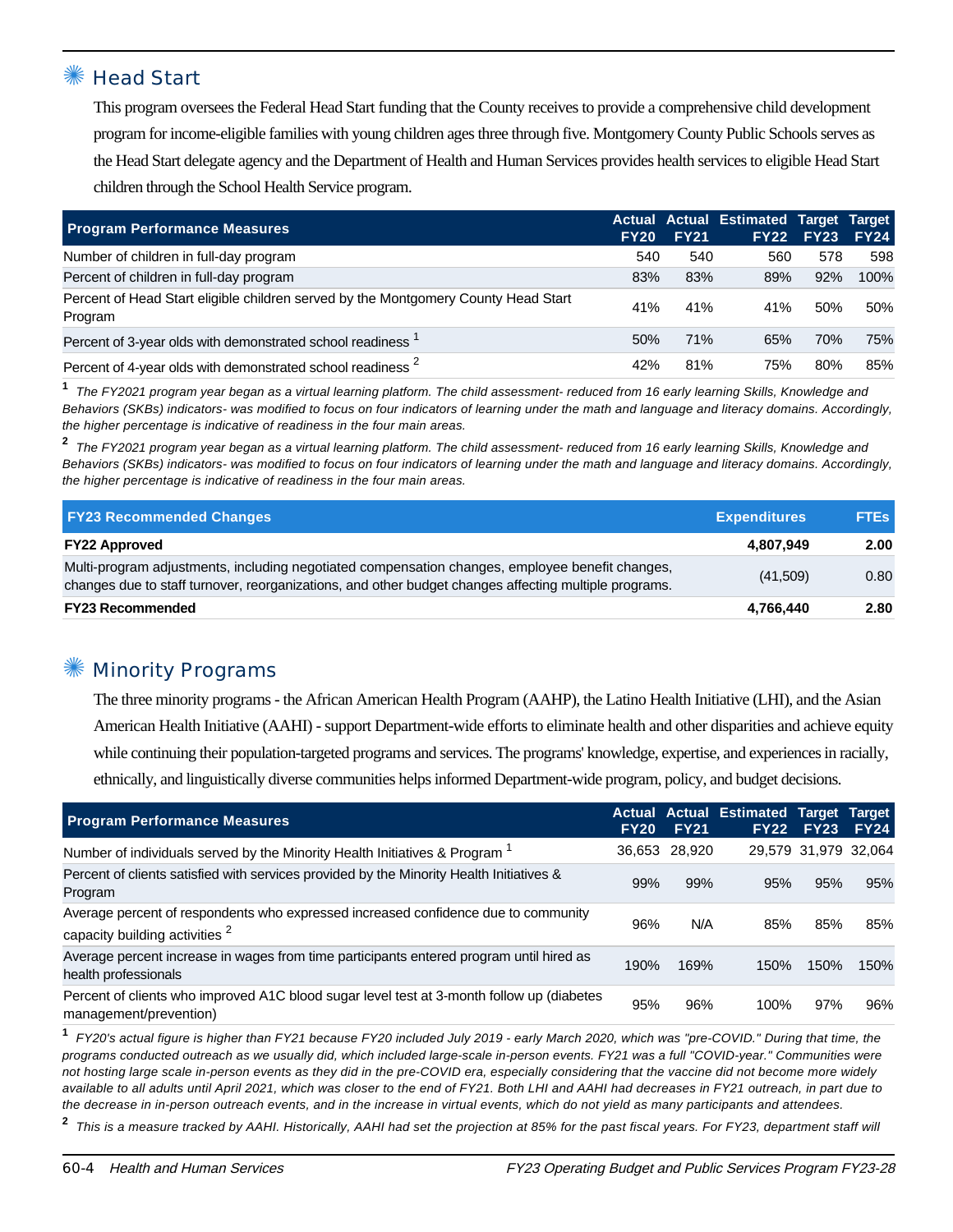work with the AAHI to align prior data with projections.

| <b>FY23 Recommended Changes</b>                                                                                                                                                                          | <b>Expenditures</b> | <b>FTEs</b> |
|----------------------------------------------------------------------------------------------------------------------------------------------------------------------------------------------------------|---------------------|-------------|
| <b>FY22 Approved</b>                                                                                                                                                                                     | 5,572,380           | 27.00       |
| Enhance: Increase the FY23 Base Budget for the African American Health Program                                                                                                                           | 2,850,000           | 0.00        |
| Enhance: Increase the FY23 Base Budget for the Latino Health Initiative                                                                                                                                  | 2,235,706           | 0.00        |
| Enhance: Increase the FY23 Base Budget for the Asian American Health Initiative                                                                                                                          | 1,210,263           | 0.00        |
| Multi-program adjustments, including negotiated compensation changes, employee benefit changes,<br>changes due to staff turnover, reorganizations, and other budget changes affecting multiple programs. | 191.287             | (1.00)      |
| <b>FY23 Recommended</b>                                                                                                                                                                                  | 12,059,636          | 26.00       |

# REALIGNED PROGRAMS

Funding in the following programs has been realigned to other programs within this department.

# ✺ Legal Representation

| <b>Program Performance Measures</b>                       | <b>Actual</b><br><b>FY20</b> | <b>Actual</b><br><b>FY21</b> | <b>Estimated</b><br><b>FY22</b> | <b>Target</b><br><b>FY23</b> | <b>Target</b><br><b>FY24</b> |
|-----------------------------------------------------------|------------------------------|------------------------------|---------------------------------|------------------------------|------------------------------|
| Number of clients served by the grants                    | 106                          | 154                          | 150                             | 150                          | 150                          |
| Percent of clients who obtained a favorable legal outcome | 27%                          | 46%                          | 50%                             | 50%                          | 50%                          |

| <b>FY23 Recommended Changes</b>                                                                       | <b>Expenditures</b> | <b>FTEs</b> |
|-------------------------------------------------------------------------------------------------------|---------------------|-------------|
| <b>FY22 Approved</b>                                                                                  | 551.100             | 0.00        |
| Shift: Legal Representation Program from Health and Human Services to Community Engagement<br>Cluster | (551, 100)          | 0.00        |
| <b>FY23 Recommended</b>                                                                               |                     | 0.00        |

## PROGRAM SUMMARY

| <b>Program Name</b>                           | <b>FY22 APPR</b><br><b>Expenditures</b> | <b>FY22 APPR</b><br><b>FTEs</b> | <b>FY23 REC</b><br><b>Expenditures</b> | <b>FY23 REC</b><br><b>FTEs</b> |
|-----------------------------------------------|-----------------------------------------|---------------------------------|----------------------------------------|--------------------------------|
| Admin - Office of Community Affairs           | 240,218                                 | 2.00                            | 384,052                                | 3.00                           |
| Admin - Office of the Chief Operating Officer | 24,259,046                              | 91.00                           | 28,623,135                             | 92.00                          |
| Admin - Office of the Director                | 10,491,548                              | 25.00                           | 10,854,381                             | 27.00                          |
| Community Action Agency                       | 4,634,764                               | 12.00                           | 5,511,985                              | 14.20                          |
| Equity and Language Access                    | 1,223,221                               | 2.00                            | 1,219,101                              | 2.00                           |
| <b>Head Start</b>                             | 4.807.949                               | 2.00                            | 4,766,440                              | 2.80                           |
| Legal Representation                          | 551.100                                 | 0.00                            | 0                                      | 0.00                           |
| <b>Minority Programs</b>                      | 5,572,380                               | 27.00                           | 12,059,636                             | 26.00                          |
|                                               | 51,780,226<br><b>Total</b>              | 161.00                          | 63,418,730                             | 167.00                         |